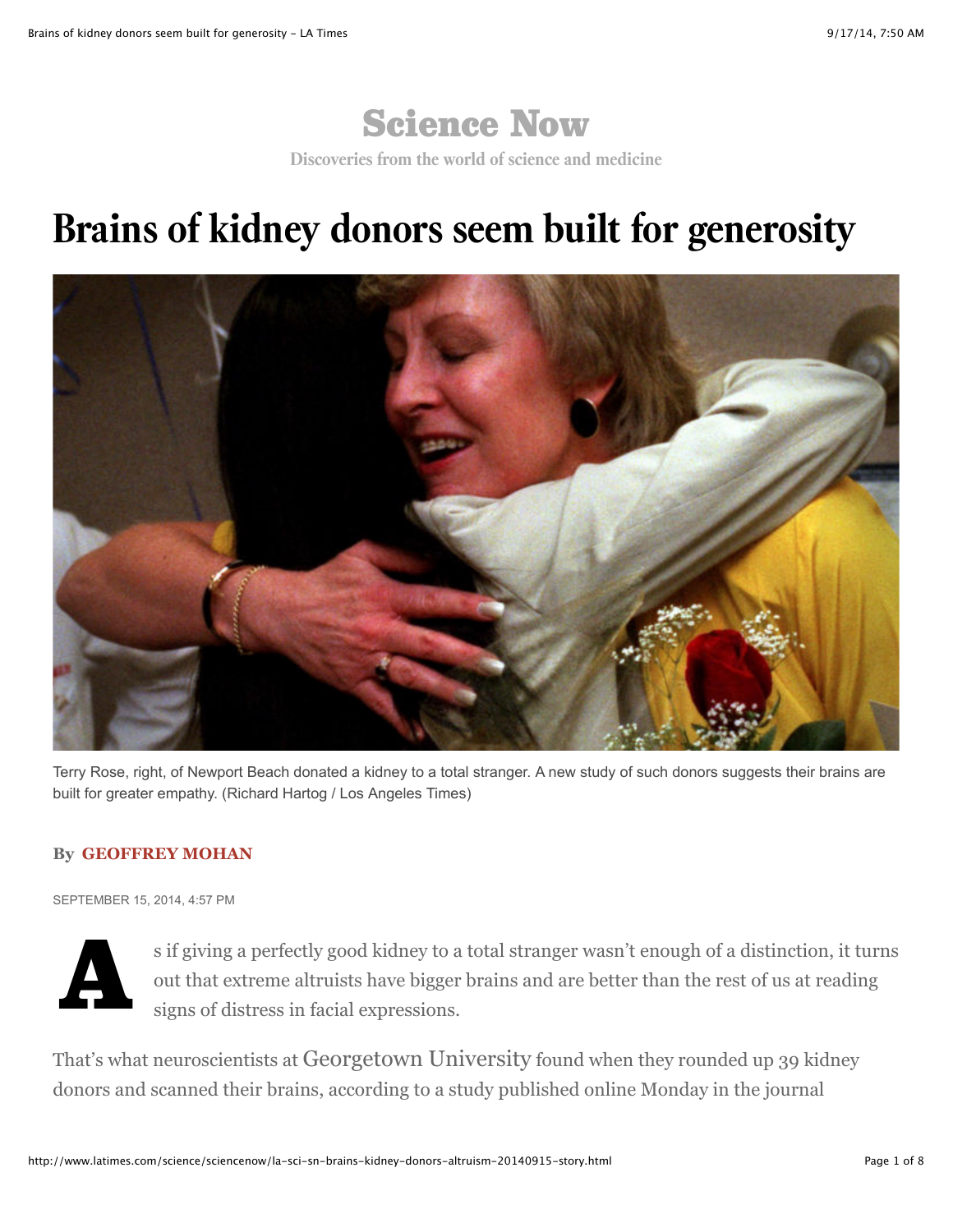## [Proceedings of the National Academy of Sciences.](http://www.pnas.org/cgi/doi/10.1073/pnas.1408440111)

Psychologist Abigail Marsh thought it would be tough to round up a significant number of people who had donated kidneys to strangers. She was pleasantly surprised. They were easy to find because many now advocate for organ donation. And they really want to do good things.

"What was amazing about them – and I guess it shouldn't have surprised me, in retrospect – was how incredibly easy they were to work with," Marsh said. "They could not have been more delightful study participants."

Many donors didn't even want to accept reimbursement for the expense of traveling to Georgetown, thinking it was taking money away from science. "We had to insist they would take it," Marsh said. "And they would show up hours and hours early for the study."

The participants stayed motionless during multiple brain scans, patiently looked at lots of facial expressions flashed at them for milliseconds, and didn't take umbrage to answering 154 questions usually posed to those suspected of being psychopaths. And when the results came in, many thought the data proved just how much organ donation improves humans, Marsh said.

Researchers, however, believe it's the other way around: Extreme altruists appear to be built for better empathy.

Compared with regular folks, the 39 donors had slightly bigger brains, by about 9%. That's not what interested researchers, per se. It was the marked difference in volume of the right side of the amygdala – a brain region that processes emotional stimuli such as fear or distress.

Marsh and her colleagues wanted to measure whether that region also was more active in response to facial expressions. The difference was significant, but not as extreme as their rare acts of altruism might suggest, they found.

"They weren't so far from the average of the controls," Marsh said. "They're merely at the high end of the capacity for compassion and emotional sensitivity, which is sort of encouraging. It suggests that maybe there are many more people out there who might be interested in donating to a stranger than who actually donate."

The researchers believe the data support the hypothesis that our ability to care about the plight of others falls within a spectrum, with psychopaths anchoring one end and extreme altruists the other.

While there are many ethical and moral explanations for altruism, scientists looking for a biological